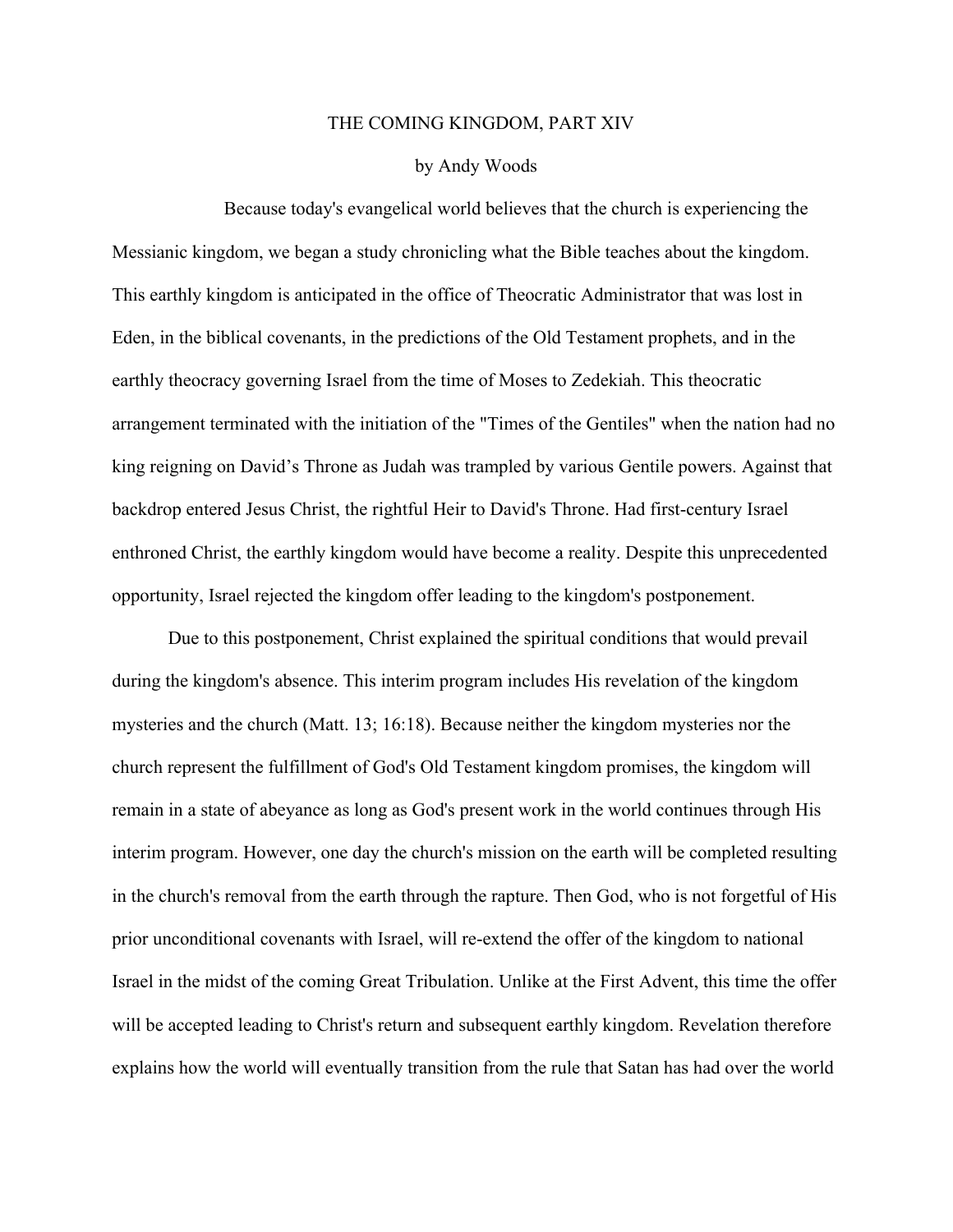ever since the Fall in Eden (Luke 4:5-8) to the future time in history when God and His people "will reign upon the earth" (Rev. 5:10b; 11:15b). The Apocalypse also furnishes the important detail of the Messianic kingdom's duration, namely one-thousand years (Rev. 20:1-10).

## THE KINGDOM AND THE ETERNAL STATE

A chronological approach to the Book of Revelation reveals that the Millennial kingdom will be followed by the Eternal State. Thus, it becomes necessary to trace God's kingdom program beyond Christ's one-thousand year earthly reign. Chafer observes that the transition from the Messianic kingdom to the Eternal kingdom (Rev. 21–22) will be marked by seven events. They include:

1. the release of Satan from the abyss, 2. the revolt on earth with judgments upon Satan and his armies, 3. the passing of the old heaven and old earth, 4. the great white throne judgment, 5. creation of a new heaven and new earth, 6. the descent of the bridal city from God out of heaven, and 7. the surrender of the mediatorial aspect of Christ's reign and adjustment to the eternal state immediately following.<sup>1</sup>

Although much ink could be spilled discussing each of the items, only four points will be highlighted.

**First**, only after the defeat of Satan (Rev. 20:10) will God destroy the present earth and replace it with the new heaven and earth (Rev 21:1). Why such a precise chronology? This order relates to a point that was brought out early on in this series. According to Ryrie, "Because He must be triumphant *in the same arena* where He was seemingly defeated. His rejection by the rulers of this world was on this earth...His exaltation must also be on this earth."<sup>2</sup> In other words, because the office of Theocratic Administrator was lost to this world it must be restored to this world. Yet, with the accomplishment of the earthly, one-thousand-year reign of Christ, this

<sup>&</sup>lt;sup>1</sup> Lewis Sperry Chafer, *Systematic Theology*, 8 vols. (Dallas: Dallas Seminary, 1948), 5:359.<br><sup>2</sup> Charles Ryrie, *Basic Theology* (Wheaton: Victor, 1986), 511.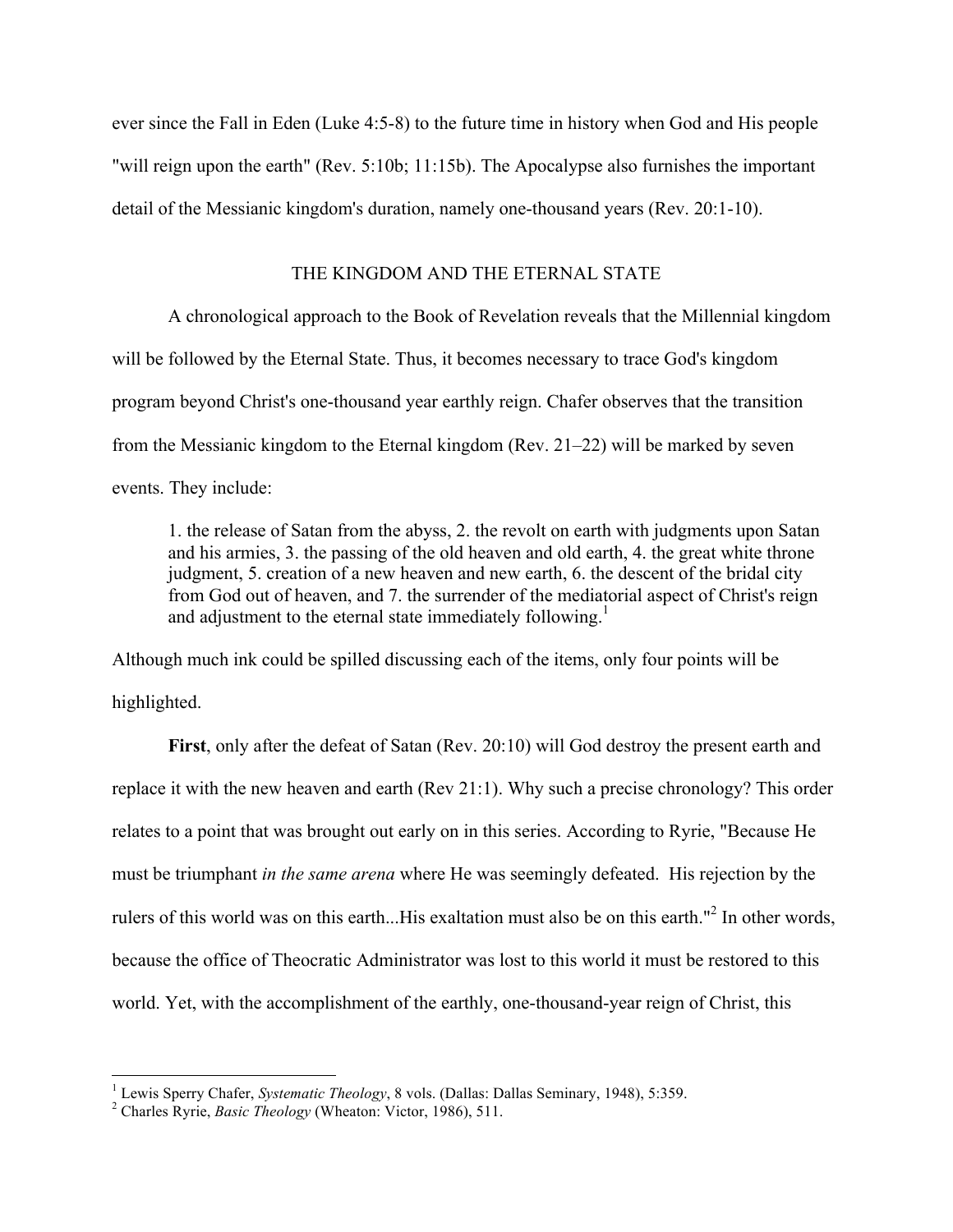divine prerogative has been fulfilled. Thus, God is now free to start anew. He does so with the destruction of the present heavens and earth and the creation of the new heaven and earth.

**Second**, while some today argue the new heaven and earth are simply a *renovation* of the present heavens and earth, it is better to see them as a *new creation* entirely. In other words, the new heaven and earth will be an *ex nihilo* (something out of nothing) creation. Therefore, the new heaven and earth will be similar to God's creation of the original heavens and earth as recorded in Genesis 1. Several reasons make this contention tenable.<sup>3</sup> Unlike the present creation which is contaminated by sin (Rom. 8:20-22) that even extends into the Messianic kingdom (Zech. 14:16-18; Isa. 65:20; Rev. 20:7-10), the new creation will be completely free of sin and its influence (Rev. 21:4). Moreover, Peter's description of the final destruction of the present heavens and earth by fire (2 Pet. 3:7, 10-11, 13) seems incompatible with a renovation perspective. Many other areas of Scripture similarly speak of the complete destruction of the present world (Matt. 24:35; 1 Cor. 7:31; Heb. 1:10-12; 1 John 2:17). Also, the topography and geography of the coming new heaven and earth is described differently than the present heavens and earth. While the seas (Gen. 1:9-10) constitute close to seventy-five percent of the earth's surface, no sea will be present in the new world (Rev. 21:1b). Although the luminaries such as the sun, moon and stars are a part of our world (Gen. 1:14-19), such luminaries will be absent from the new world (Rev. 21:23; 22:5). Although the notion of a renovated earth may fit the transition from the present world into the earthly Messianic kingdom, it seems incompatible with the transition from the Messianic kingdom into the Eternal State.

Some maintain that the verb translated "passed away" (*aperchomai*) in John's description of the passing away of the present world does not convey total eradication. Revelation 21:1 says, "Then I saw a new heaven and a new earth; for the first heaven and the first earth passed away..."

<sup>&</sup>lt;sup>3</sup> Thomas L. Constable, "Revelation," online: www.soniclight.com, accessed 22 January 2013, 199-200.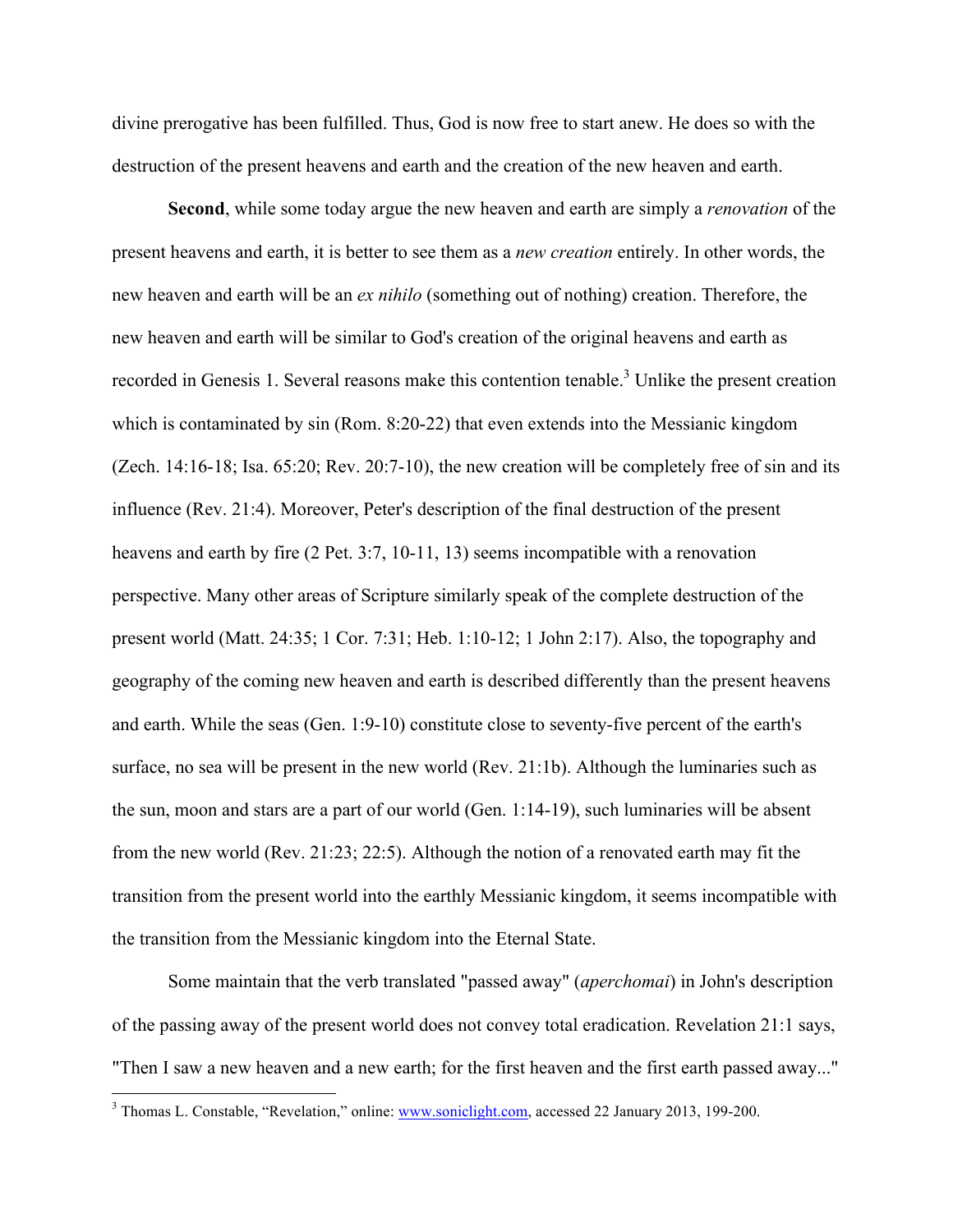However, this identical Greek word is used a few verses later in Revelation 21:4 in a context that speaks of complete elimination. Revelation 21:4 says, "and He will wipe away every tear from their eyes; and there will no longer be *any* death; there will no longer be *any* mourning, or crying, or pain; the first things have passed away." "Passed away" in Revelation 21:4 means total elimination since it is speaking of sin and its consequences (tears, death, mourning, crying, and pain). If "passed away" means total elimination in Revelation 21:4, then why shouldn't John's use of the identical word a few verses earlier also not convey this same meaning.<sup>4</sup>

Others note that Peter exemplifies the destruction of the world through Noah's flood as a paradigm for how God will destroy the present earth (2 Pet. 3:6, 10-13). Thus, they argue that just as the transition from the prediluvian to the post-flood world involved a renovated earth, then the transition from the Millennial kingdom into the Eternal State will also involve a renovated rather than a completely new earth. They base their argument on 2 Peter 3:6, "through which the world at that time was destroyed, being flooded with water." If such terminology does not mean eradication of the earth, then neither should it carry this meaning in Revelation 21:1a. However, Peter was not speaking of the flood's impact upon the earth. Rather, he was explaining that the flood destroyed all of humanity (except the eight on the Ark). The Greek word *kosmos* translated "world" can sometimes refer to humanity (John 3:16) rather than to the physical earth. In sum, while the Messianic kingdom will take place on the present earth, the Eternal kingdom will involve a completely new earth.

**Third**, the literal nature of the Eternal State must not escape notice. In Revelation 21–22 while describing the Eternal kingdom, John uses several terms which are typically assigned a literal significance when used elsewhere in Scripture. A few such terms include the words "city," "Jerusalem" (21:2), "gold," "jasper," "glass," "wall" (21:18), "square," "miles" (21:16), "high"

 <sup>4</sup> Mark Hitchcock, *101 Answers to Questions About the Book of Revelation* (Eugene: Harvest, 2012), 233.